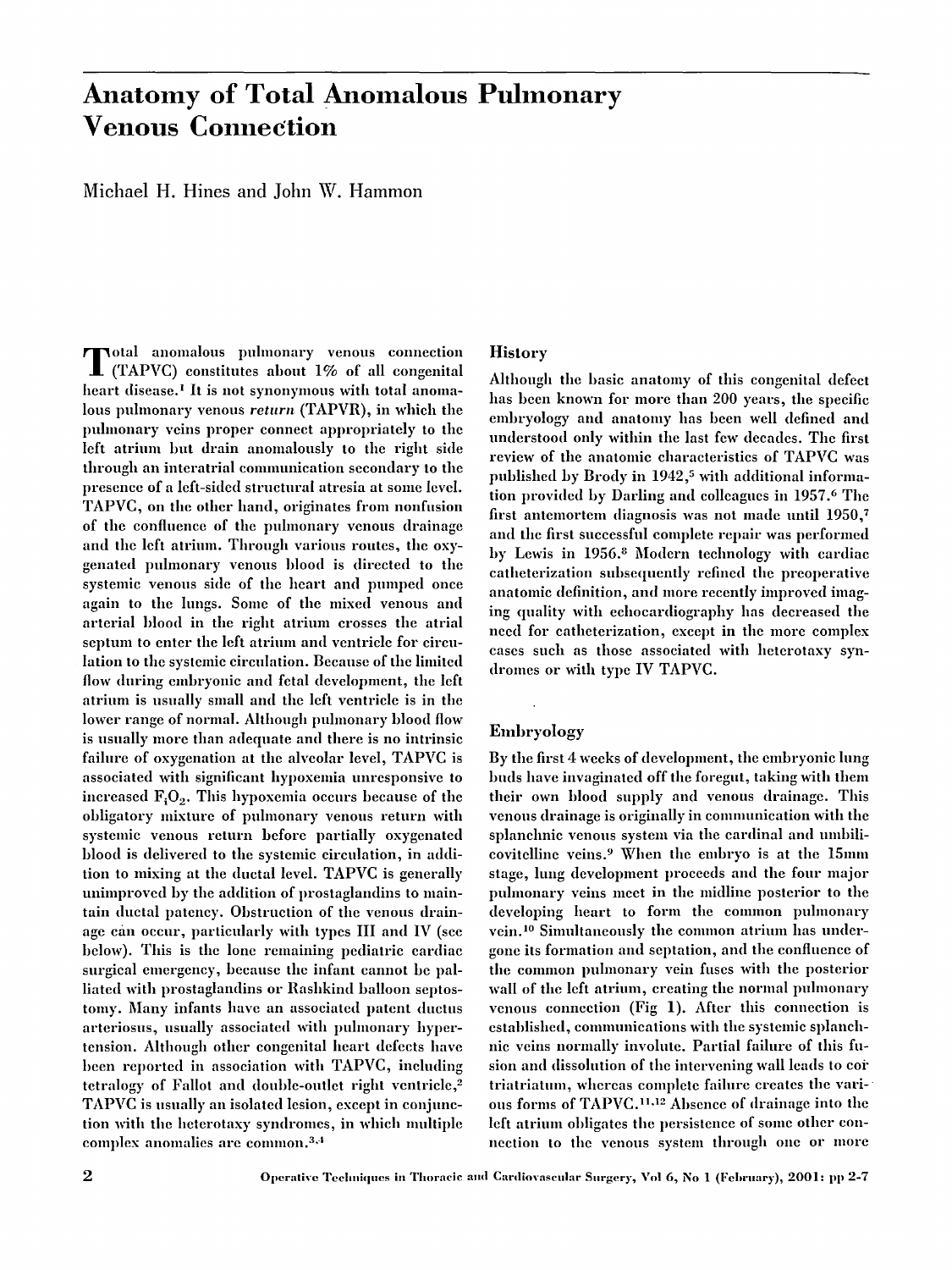

 $\blacksquare$  Formation of the pulmonary vein confluence (A) and the common pulmonary vein (B), and normal fusion with the left atrium.

portions of the cardinal or umbilicovitelline systems. The communication that remains intact determines the type of TAPVC.

#### Classification

All forms of TAPVC involve complete drainage of pulmonary venous blood to the systemic venous side of the heart. TAPVC is generally classified into four major types as originally described by Darling<sup>6</sup> based on anatomic location of the pulmonary venous drainage in relation to the heart: supracardiac, cardiac, infracardiae, and mixed (Fig 2).

## *Type I: Supracardiac*

Supracardiac drainage is the most common form of TAPVC, constituting about 50% of cases in most series.<sup>1,13-16</sup> Drainage of pulmonary venous blood coalesces in the midline, forming a confluence that is usually transverse and lies just behind and slightly above a small left atrium. The confluence most commonly

drains leftward and superiorly into the remnant of the left cardinal vein, into the left innominate vein, across the midline into the superior vena cava, and into the right atrium. Obstruction is not common but can occur, usually at the level of the pericardial reflection in the cardinal vein remnant. In fewer than one-third of **supracardiac** cases, the confluence drains to the right cardinal vein and enters the superior vena cava directly, usually near the level of the azygous vein insertion.

Because the pathophysiology of unobstructed supracardiac TAPVC is very similar to that of a large atrial septal defect, lesions not detected in infancy may present later with evidence of right ventricular volume overload, including right atrial and right ventricular dilation and main and branch pulmonary artery enlargement from the significantly increased pulmonary blood flow. In addition, the vertical vein and innominate vein may be dilated, producing a characteristic chest x-ray appearance with widening of the superior mediastinum (Fig 3).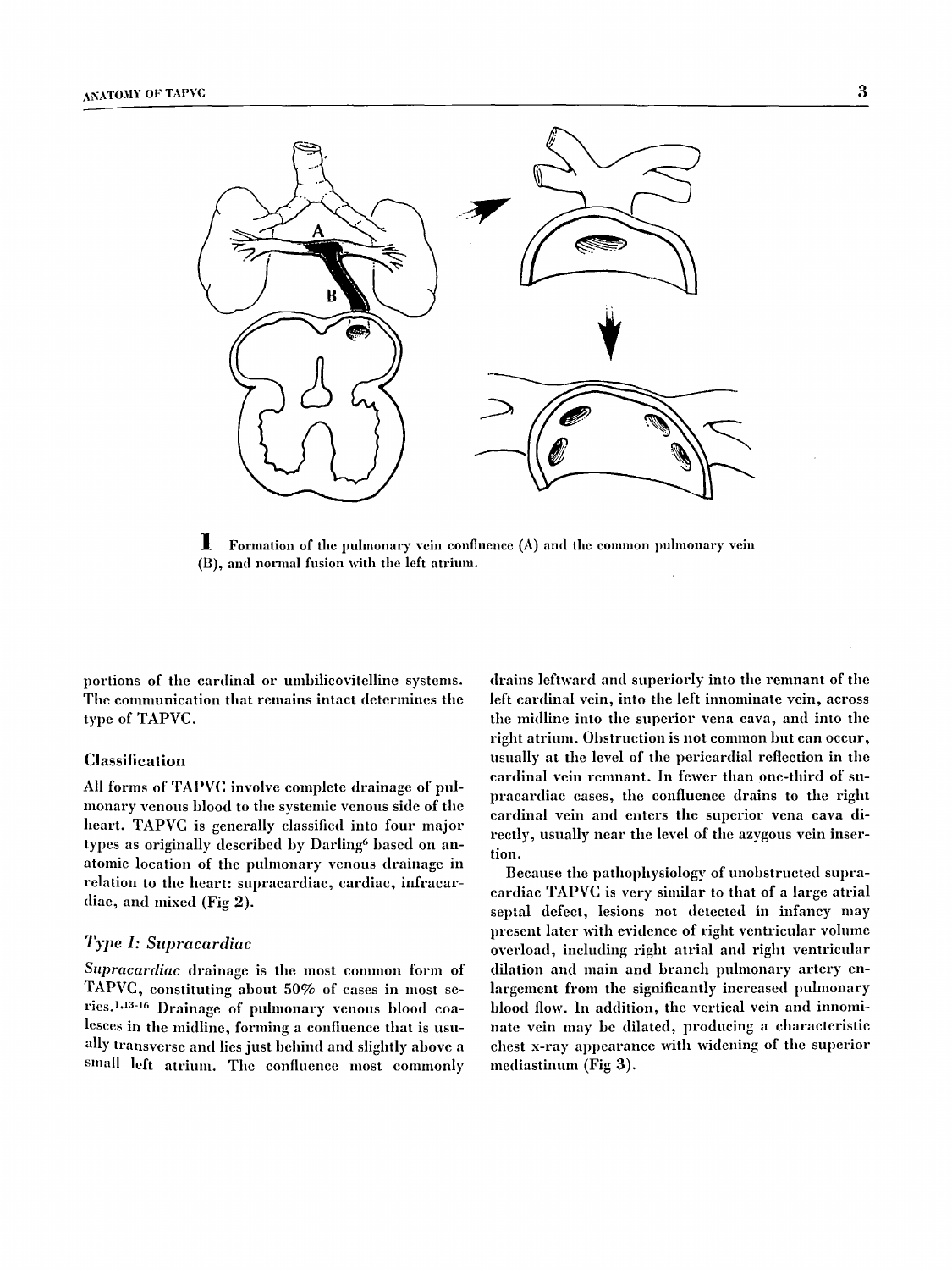

2 Examples of the most common forms of TAPVC: (A) type I (supracardiac) with drainage into the left cardinal vein, into the left innominate vein; (B) type II (cardiac) with drainage into the coronary sinus; (C) type III (infracardiac) with drainage into the ductus venosus, into the liver; (D) type IV (mixed) here showing right supracardiac connection into the superior vena cava and left infracardiac connection into the liver.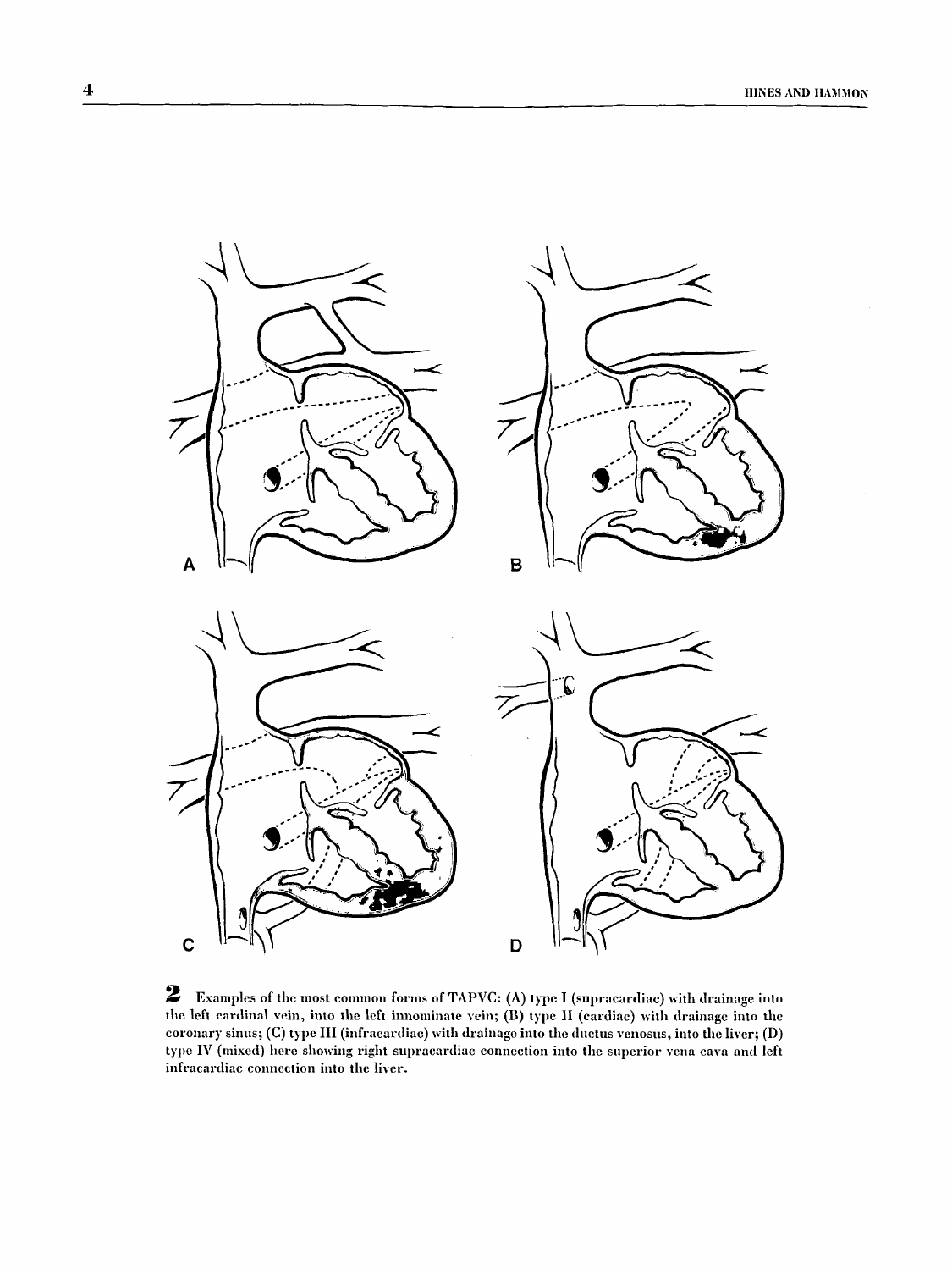

3 Chest radiograph of a child with unobstructed type I (supracardiac) TAPVR, showing the prominent left upper mediastihal shadow from a dilated left vertical (cardinal) vein.

#### *Type H: Cardiac*

*Ctlrdittc* or *intracardiac* drainage of TAPVC constitutes about 25% of total cases in most series.<sup>1,13-16</sup> Ahnost all of these cases involve direct communication of the transverse pulmonary vein confluence with the coronary sinus. A persistent left superior vena cava may or may not be present. The coronary sinus is usually very large, and rarely does type II TAPVC cause obstruction. As in all types, there is an obligatory atrial level communication, ranging from a stretched patent foramen to complete absence of the atrial septum. In rare cases the common pulmonary vein is fused to the posterior atrium, but on the rightward side of the septum. In this form of type II TAPVC, the pulmonary veins enter a sinus that drains directly into the right atrial superior-posterior wall.

## *Type HI: Iafracardiac*

Slightly fewer than 25% of infants with TAPVC present with *infracardiac* or *subdiaphragmatic* connection. 1,13-16 In these infants, the puhnonary confluence is usually more longitudinal than transverse and

drains into one of several remnants of the umbilicovitelline vein. The communication runs inferiorly, traversing the diaphragm anterior to the esophagus and entering the splanchnic veins through the ductus venosus, through a hepatic vein, or directly into the inferior vena cava. The shape of this pulmonary venous confluence and connecting communication has been described as an "inverted Christmas tree," with the individual pulmonary veins sloping outward to the lungs hila as the branches of the tree. All of these cases essentially involve obstruction of the venous drainage at the level of the diaphragm or the ductus venosus, and thus present with profound hypoxemia and preoperative and postoperative pulmonary hypertension. The maguitnde of puhnonary hypertension is related to the level and severity of obstruction. If the obstruction is at the level of a membrane within the vertical vein or due to a closing ductus venosus, then the clinical course is predictably acute and severe. Connections to the portal venous system, which obligate pulmonary venous flow to traverse the hepatic capillary bed, are usually associated with more moderate obstruction and a less severe clinical course.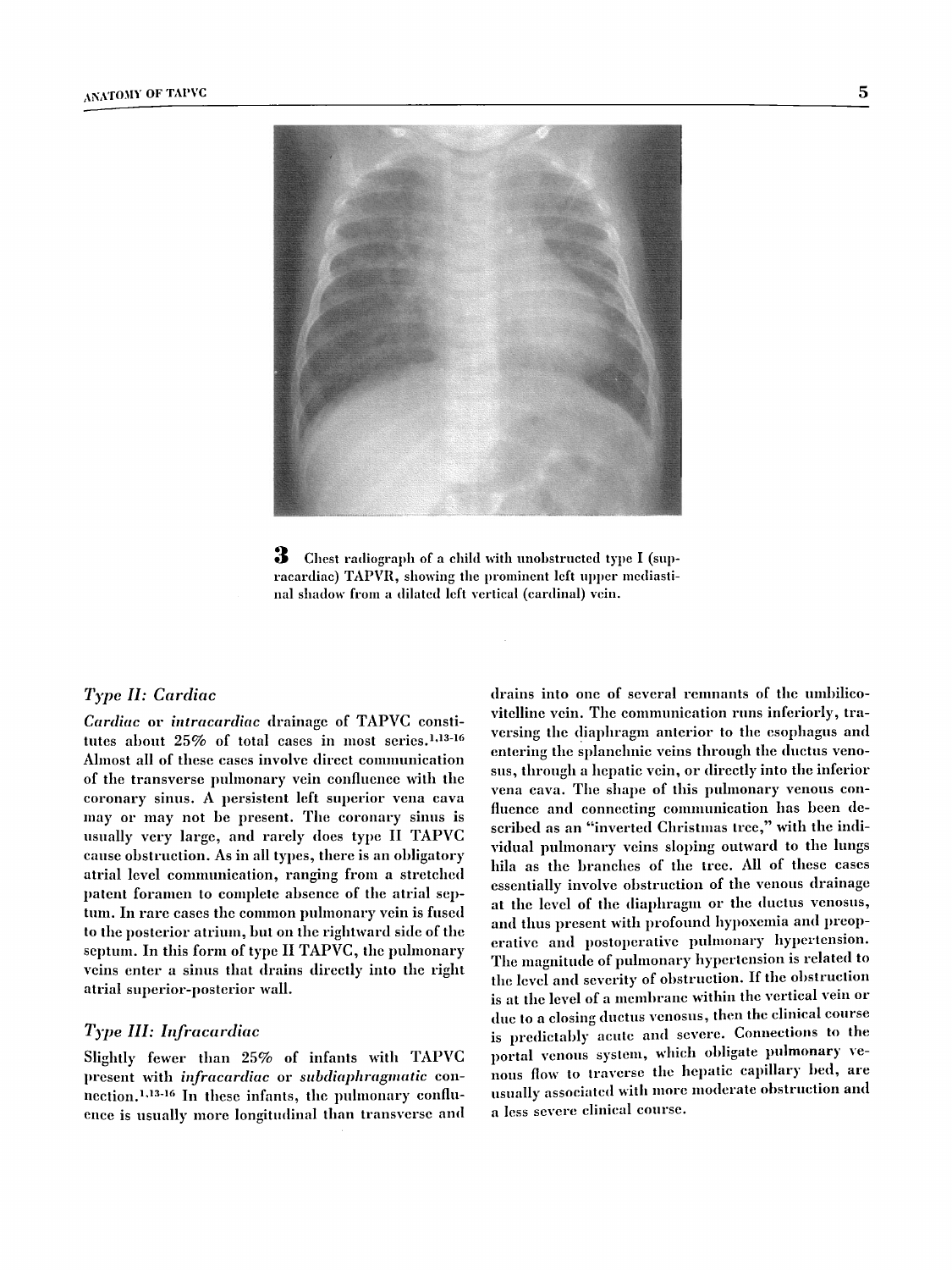## *Type IV: Mixed Drainage*

Type IV TAPVC is relatively'rare, constituting only about  $5\%$  of all cases.<sup>1,13-16</sup> Usually there is no midline pulmonary confluence, and the right and left lungs have separate and different venous connections. This can involve almost any combination of drainage into the superior vena cava, the innominate veins, the coronary sinus, the right atrium, the azygous vein, or the hepatic veins and inferior vena cava (Fig 4). Occasionally the entire drainage of one hmg and part of the drainage of the other lung will join to form a confluence posteriorly, with the remaining vein draining separately into another splanchnic bed. In some cases these are very small accessory vessels, and reimplantation is not required.



4 Angiography of a child with type IV TAPVC. Contrast demonstrates that the right pulmonary veins connect to the right superior vena cava [(A) anteroposterior projection; (B) lateral projection], and the left pulmonary veins enter the liver below the diaphragm [(C) anteroposterior and (D) lateral].